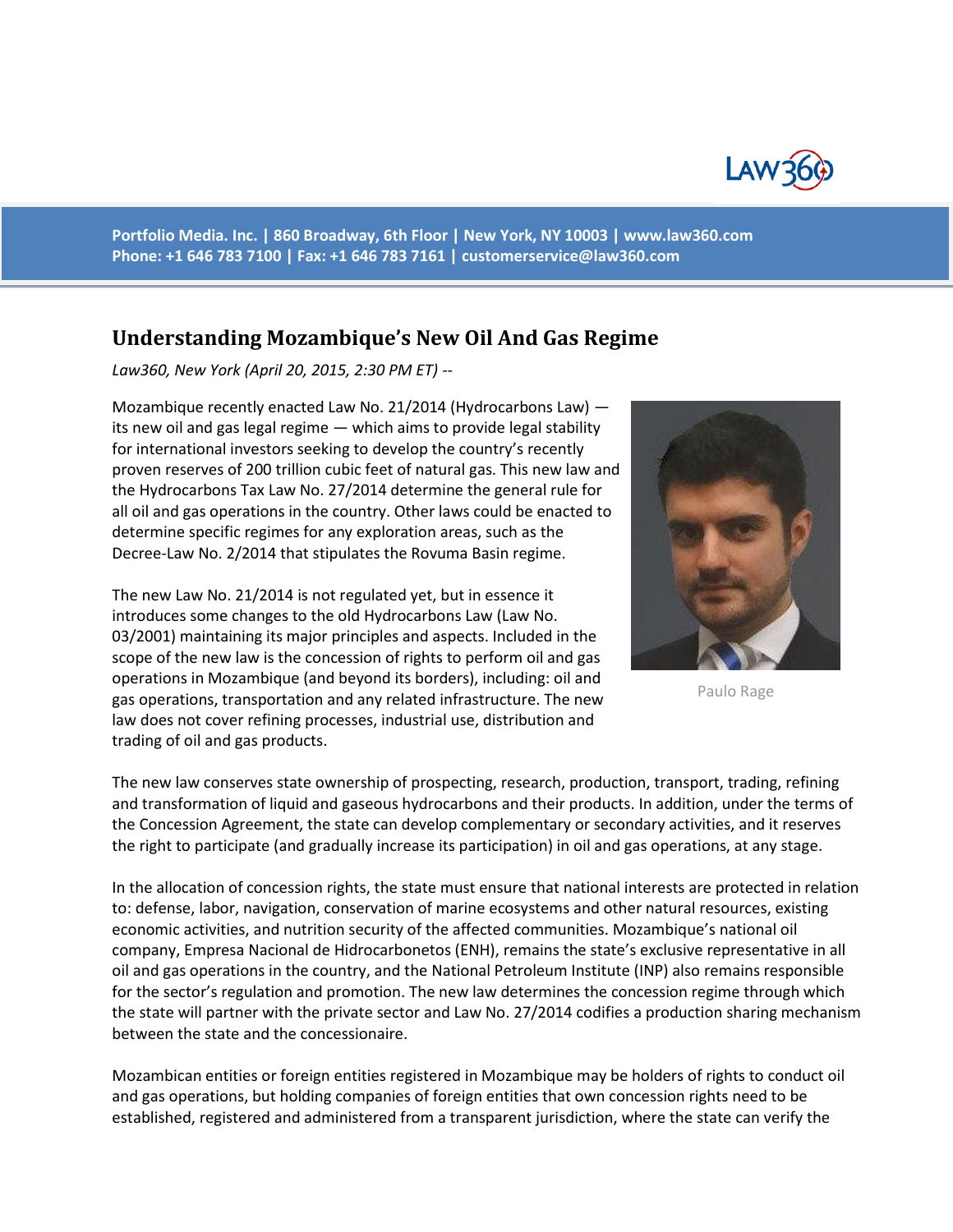ownership, management and tax status of such foreign entities. The law also states that under the same circumstances, Mozambican entities (entities with at least 50 percent of the shares belonging to Mozambicans) or foreign entities in "association" with Mozambican entities have a preemption right in the signing of concession agreements.

Besides, not detailed in the new law, as otherwise it is in the Rovuma Regime Decree-Law, this "association" could generally fill the form of: (1) holding shares of the same incorporated joint venture (e.g. specific purposes entities), or (2) agreeing to an unincorporated JV, which could be a consortium or "associations in participation." In addition, any investor that has an interest in oil and gas exploration in Mozambique will enter into a "partnership" with ENH. On a practical level, as per past cases, this "partnership" means ENH shall hold shares of the concessionaire's JV. As defined in the new law, ENH shall assume the leadership of marketing and trading of oil and gas products.

The concession agreements could be granted by: public tender, simultaneous negotiation or direct negotiation. The types of concession agreements under the new law are: (a) recognition: grants nonexclusive right to conduct preliminary research; (b) research and production: grants exclusive right to conduct oil and gas operations and nonexclusive right to construct and operate infrastructure; (c) construction and operation of pipeline systems: grants the right to build and operate pipeline systems for transportation of crude oil and natural gas; and (d) construction and operation of infrastructure: grants the right to build and operate infrastructure for oil and gas production.

For investors, the concession agreements aim to guarantee security and legal protection of property rights on goods, including industrial property rights comprised in the approved investments made for oil and gas operations. Expropriation may take place only exceptionally and with a public interest justification, being such cases subject to the payment of just compensation.

Other requirements are: the state's property of data obtained; the registration of all activities, including the research carried out; and, the provision of financial performance guarantee to meet the deadlines for the project's implementation. Concessionaires are also required to publish their results and the amounts paid to the state, as well as any costs and expenses related to corporate social responsibility. The transmission of rights and obligations granted under a concession agreement, even if to an affiliate or to a third party, must be made according to Mozambican laws and is subject to the state's approval. Unitization of area agreements, which need to be signed within six months from the declaration of commerciality, shall be preapproved by the state as well.

Legal entities conducting oil and gas operations in Mozambique are subject to the payment of general taxes in addition to the specific taxes as: (a) income tax — IRPC (32 percent on net profits and capital gains); (b) value-added tax — IVA (17 percent on sales, as debt rate being a creditable tax and exempt on exports); (c) local taxes when applied (not significant); d) specific taxes as the hydrocarbons production tax — IPP.

The IPP is similar to a royalty and becomes chargeable from the time the oil or gas produced is extracted from an oil field/gas field and have the current rates of 10 percent for crude oil and 6 percent for natural gas. These rates are reduced by 50 percent when the production is designated for development of local industry. The tax base is the amount of oil and gas produced and the value is determined on the basis of international prices of major international oil and gas export centers.

The IPP payment could be made in cash or in hydrocarbons. The general rules as set in ordinary tax law shall apply regarding the income tax (e.g. amortizations, tax on capital gains in farm-in/farm-out operations, among others), but other specific rules apply for oil and gas operations. Tax benefits were also granted on